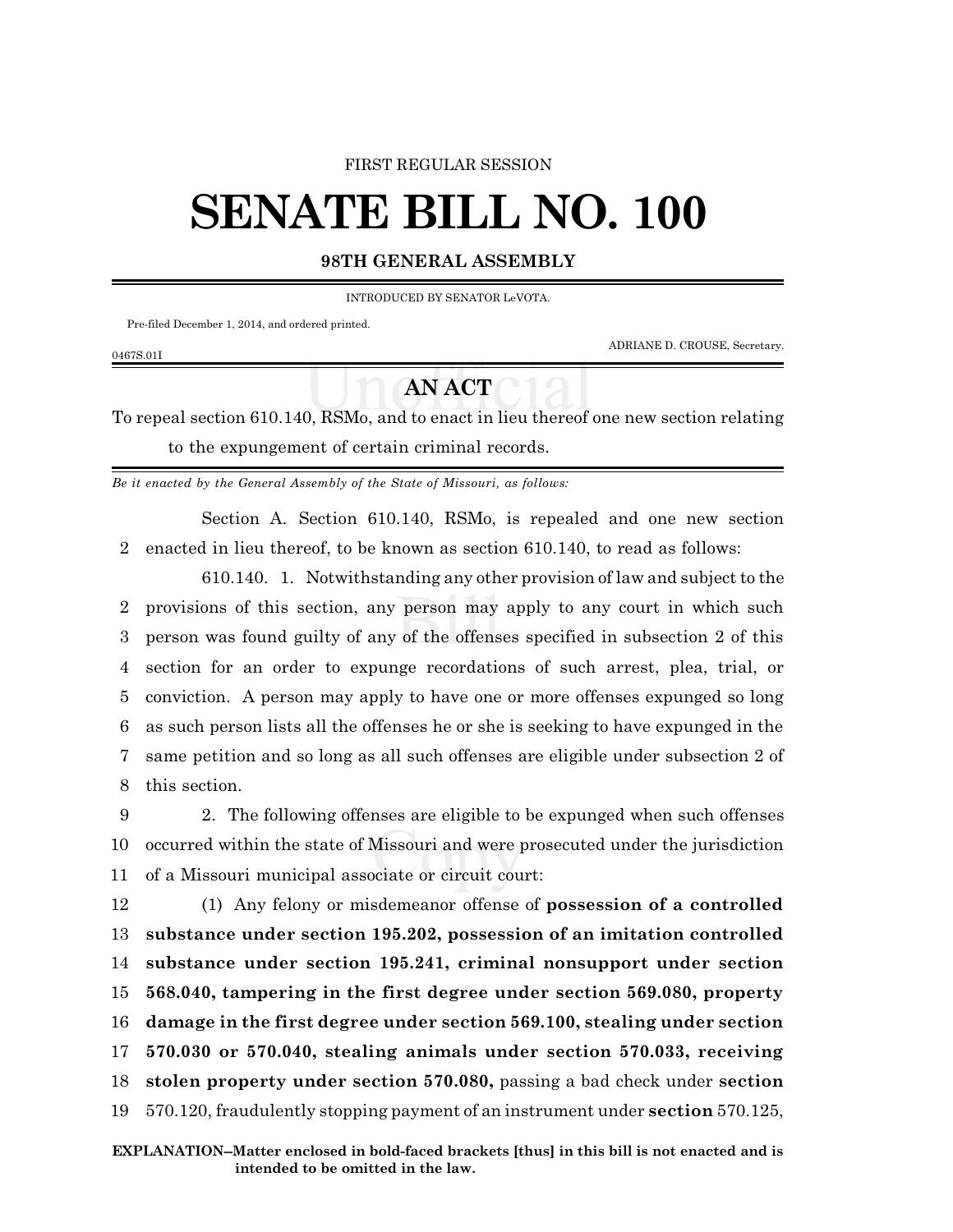or fraudulent use of a credit device or debit device under section 570.130; **or**

 (2) Any misdemeanor offense of sections **304.010,** 569.065, 569.067, 569.090, subdivision (1) of subsection 1 of section 569.120, sections 569.140, 569.145, 572.020, **574.010,** 574.020, or 574.075**[**; or

(3) Any class B or C misdemeanor offense of section 574.010**]**.

 3. The petition shall name as defendants all law enforcement agencies, courts, prosecuting or circuit attorneys, central state repositories of criminal records, or others who the petitioner has reason to believe may possess the records subject to expungement for each of the offenses listed in the petition. **If the petitioner requests the expungement of records that have been closed under section 610.105 or 610.106, the petition shall be accepted by the court under seal and the hearing shall only be open to named defendants.** The court's order of expungement shall not affect any person or entity not named as a defendant in the action.

 4. The petition shall be dismissed if it does not include the following information:

- (1) The petitioner's:
- (a) Full name;
- (b) Sex;
- (c) Race;

(d) Driver's license number, if applicable; and

(e) Current address;

 (2) Each offense charged against the petitioner for which the petitioner is requesting expungement;

(3) The date the petitioner was arrested for each offense;

 (4) The name of the county where the petitioner was arrested for each offense and if any of the offenses occurred in a municipality, the name of the municipality for each offense;

(5) The name of the agency that arrested the petitioner for each offense;

(6) The case number and name of the court for each offense; and

 (7) Petitioner's fingerprints on a standard fingerprint card at the time of filing a petition for expungement which will be forwarded to the central repository for the sole purpose of positively identifying the petitioner.

 5. The court may set a hearing on the matter no sooner than thirty days from the filing of the petition and shall give reasonable notice of the hearing to each entity named in the petition. At the hearing, the court may accept evidence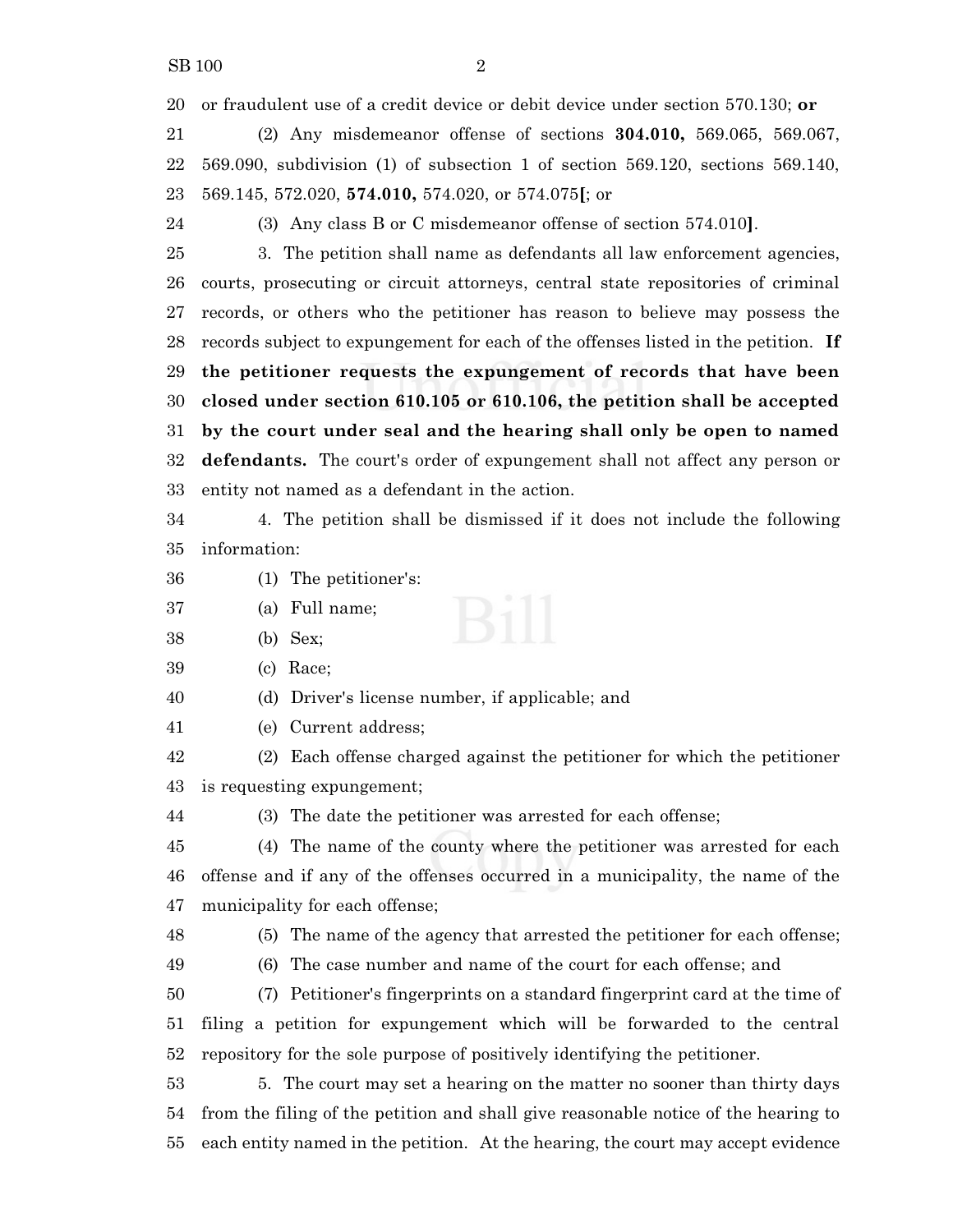and hear testimony on, and may consider, the following criteria for each of the offenses listed in the petition for expungement:

 (1) It has been at least twenty years if the offense is a felony, or at least ten years if the offense is a misdemeanor, municipal offense, or infraction, since the person making the application completed:

(a) Any sentence of imprisonment; or

(b) Any period of probation or parole;

 (2) The person has not been found guilty of a misdemeanor or felony, not including violations of the traffic regulations provided under chapters 304 and 307, during the time period specified for the underlying offense in subdivision (1) of this subsection;

 (3) The person has paid any amount of restitution ordered by the court; (4) The circumstances and behavior of the petitioner warrant the expungement; and

(5) The expungement is consistent with the public welfare.

 6. If the court determines at the conclusion of the hearing that such person meets all the criteria set forth in subsection 5 of this section for each of the offenses listed in the petition for expungement, the court may enter an order of expungement. A copy of the order shall be provided to each entity named in the petition, and, upon receipt of the order, each entity shall destroy any record in its possession relating to any offense listed in the petition. If destruction of the record is not feasible because of the permanent nature of the record books, such record entries shall be blacked out. Entries of a record ordered expunged shall be removed from all electronic files maintained with the state of Missouri, except for the files of the court. The records and files maintained in any administrative or court proceeding in a municipal, associate, or circuit court for any offense ordered expunged under this section shall be confidential and only available to the parties or by order of the court for good cause shown. The central repository shall request the Federal Bureau of Investigation to expunge the records from its files.

 7. The order shall not limit any of the petitioner's rights that were restricted as a collateral consequence of such person's criminal record, and such rights shall be restored upon issuance of the order of expungement. Except as otherwise provided under this section, the effect of such order shall be to restore such person to the status he or she occupied prior to such arrests, pleas, trials, or convictions as if such events had never taken place. No person as to whom